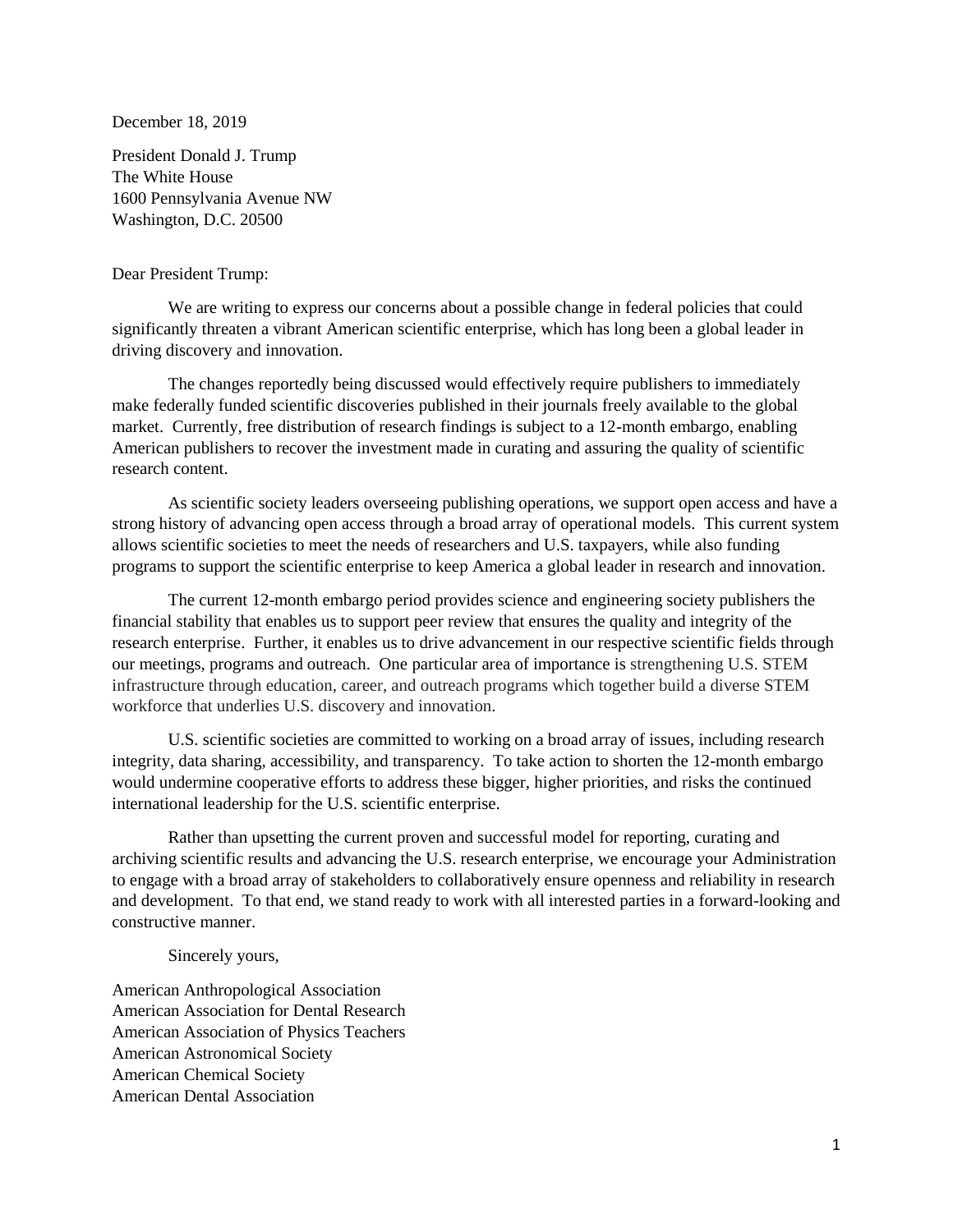American Educational Research Association American Geophysical Union American Institute of Biological Sciences American Institute of Chemical Engineers American Mathematical Society American Nuclear Society American Oil Chemists Society American Physical Society American Physiological Society American Psychiatric Association American Psychological Association American Society for Biochemistry and Molecular Biology American Society for Parenteral and Enteral Nutrition American Society for Pharmacology and Experimental Therapeutics American Society of Agronomy American Society of Civil Engineers American Society of Hematology American Society of Human Genetics American Society for Investigative Pathology American Society of Mechanical Engineers American Society of Plant Biologists American Society of Tropical Medicine and Hygiene American Sociological Association American Statistical Association Association for Computing Machinery Association for Psychological Science Association for the Sciences of Limnology and Oceanography Biophysical Society Crop Science Society of America Ecological Society of America Endocrine Society Entomological Society of America Federation of Associations in Behavioral and Brain Sciences Genetics Society of America Geological Society of America GeoScienceWorld International Association for Dental Research Material Research Society Mineralogical Society of America National Academy of Forensic Engineers Seismological Society of America SEPM Society for Sedimentary Geology Society for Biomaterials Society for Industrial and Applied Mathematics Society for Neuroscience Society for the Psychological Study of Social Issues Society for Redox Biology and Medicine